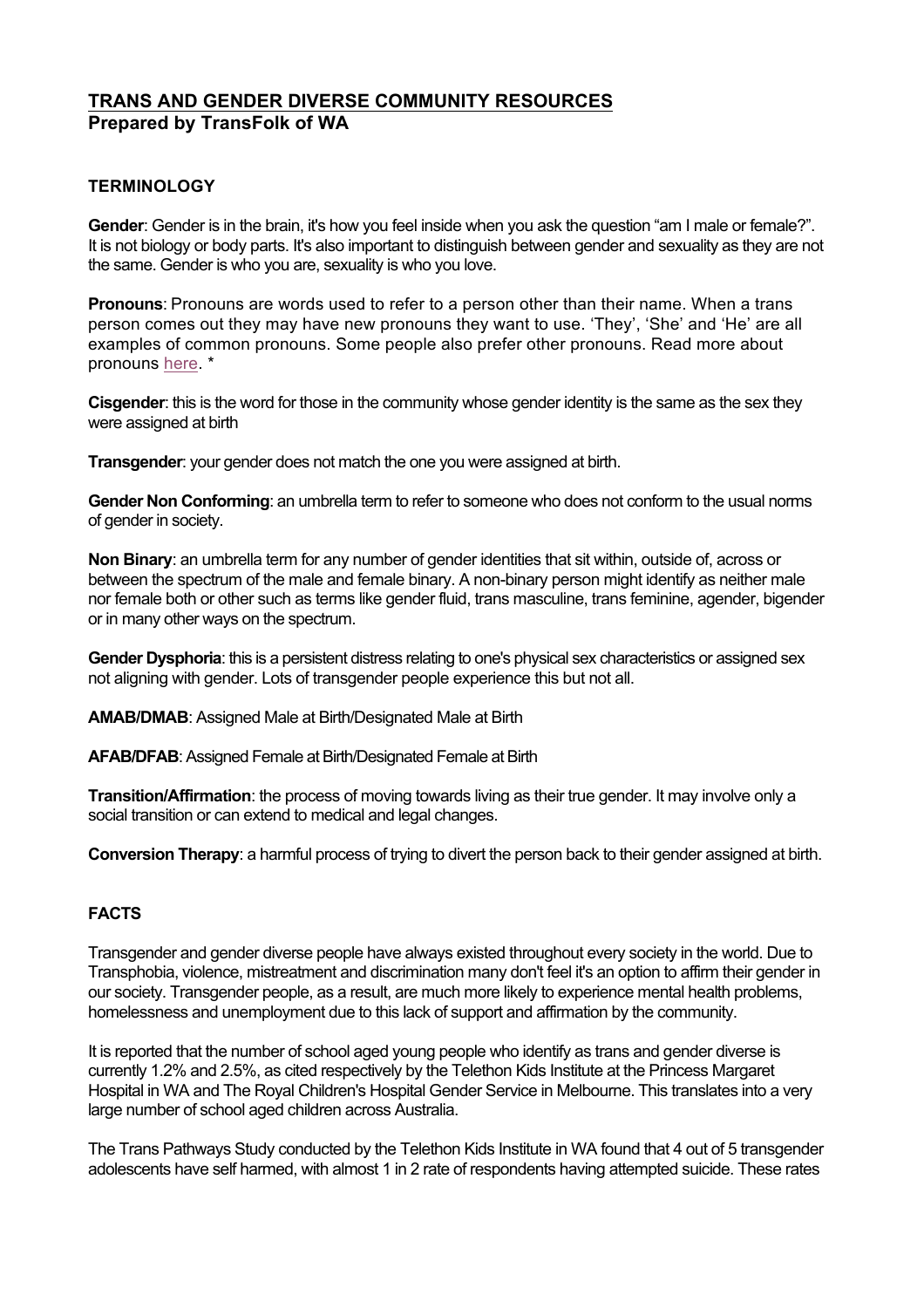are much higher than those in the rest of society. Studies have also shown that when a transgender child's identity is affirmed by their peers and family their rates of self harm and suicide fall back to similar rates to that of the general population. Medical advice and research indicates that the best course of action is to affirm a child's gender and let them progress at their own rate as they are ready.

Common causes for concern from parents and society, especially when talking about children, are typically that a child might be too young to know. Research has now shown that transgender children and children in general have quite a fixed sense of gender from the earliest ages and there is very little difference in this for transgender children. Think about at what age you knew you were a girl or boy. There is no medical intervention and no harm in letting a child see what fits them best, given that for young children the only treatment is social transition, whereas the potential harm done by refusing them that opportunity is significant. The outcome for a transgender child is largely impacted by support they receive around them from family and friends.

This is an individual's journey and there isn't a right or wrong way for them to navigate it, it's about listening to the child and following their lead.

# **PROCESSES**

It's worth noting that there is nothing wrong with a transgender child, they are not mentally ill just because they are transgender. However they, like anyone else, can still suffer from mental illness; they are in fact at higher risk for this especially when they aren't surrounded by supportive peers and family. It's therefore appropriate to ensure a young person has access to a counsellor or psychologist experienced in gender diversity to help them through any challenges they may face should they need one. Education on gender diversity isn't standard for psychologists and counsellors so it is advised finding one that has been recommended for gender diverse folk to receive positive and supportive care. There are "conversion therapy" practices, which are destructive to a child's wellbeing.

# **Social Affirmation**

In young children the process is simply to socially affirm their gender. This means letting the child live as their affirmed gender, using the correct pronouns (she/her, he/him, they/them). There will likely be changes to hairstyles, clothing and all that entails affirming their chosen gender. There is nothing medically done.

# **Puberty Blockers**

When Transgender children progress far enough into puberty, this can be quite distressing when their body changes in ways they don't want it to. The only medical intervention made is to commence puberty blockers after a thorough evaluation and review by a medical team. This is like hitting a pause button on puberty and is completely reversible. If the child stops the blockers, their puberty will recommence like normal. For a transgender child this is an important pause, to stop irreversible unwanted changes to the body and give the child more time to mature and be in a position to make educated decisions on future treatment.

# **Hormone Replacement Therapy**

At approximately age 16, should the teen wish to proceed with their medical transition, they can then commence Hormones for their affirmed gender. This will have the affect of letting their bodies develop the way they need them to in line with their affirmed gender. Both the hormone stage and blockers stage are only given after exhaustive reviews by a team of specialist doctors. In WA, this is handled by the Perth Children's Hospital Gender Diversity Service.

# **Gender Affirmation Surgery**

This is not available as an option until the child is over 18. In some circumstances trans men might be able to be considered for breast reduction surgery (Top Surgery) from age 16 up. It's important to note that not all transgender people need or want surgery.